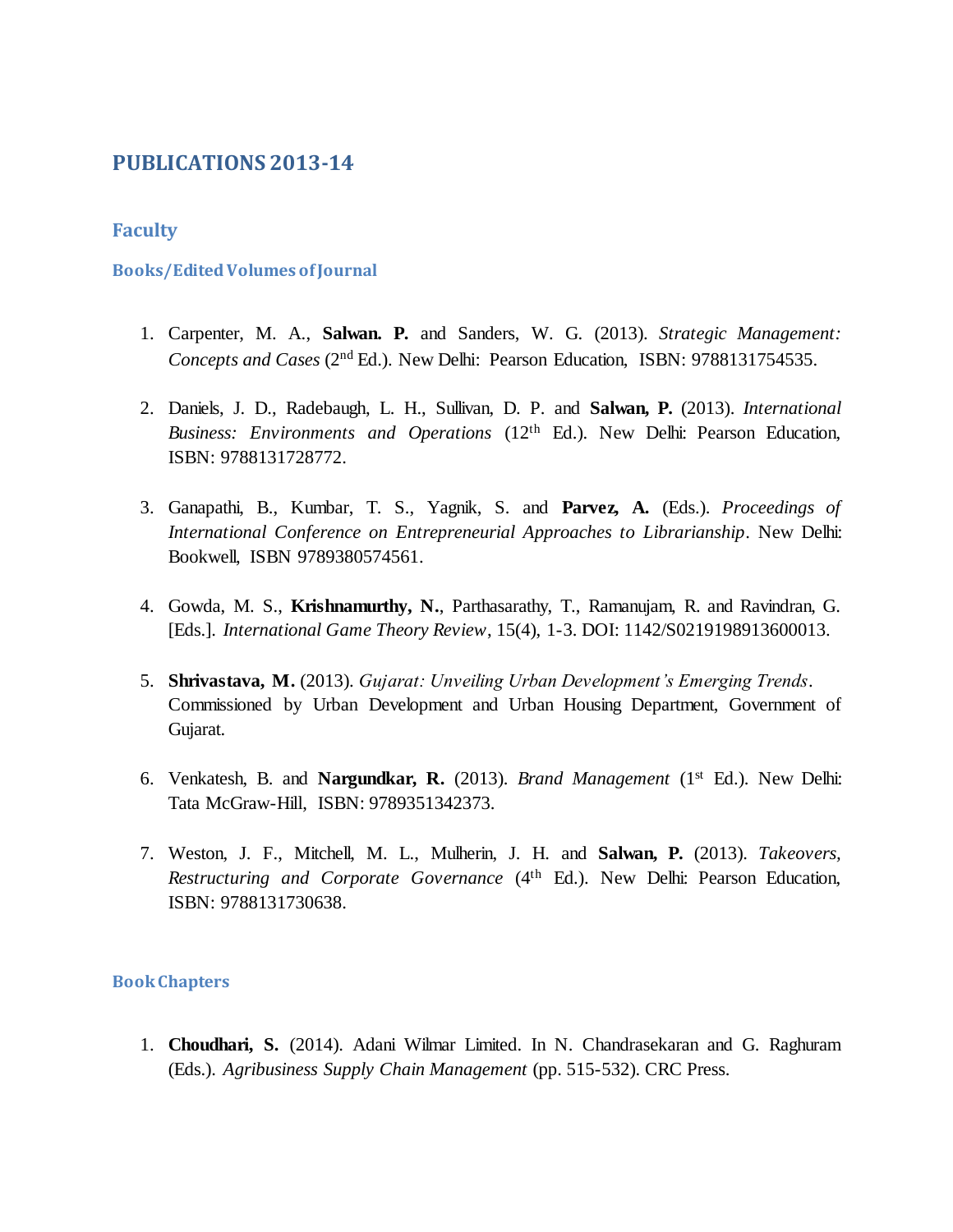- 2. **Jain, K. K.** (2013). HR Analytics: Current State in Indian Companies. In N. M Agrawal, M G Jamon, Biju Varkkey and Chandirma Banerjee (Eds.). *Inclusiveness, Sustainability and Human Resource Development*. Tata McGraw Hill, ISBN: 9789332901322.
- 3. Kumar, K. K. and **Mishra, S. K.** (2013). Prabhat Khabar: Innovative HR Practices that helped sustain Journalism as Practice. In Jyotsna Bhatnagar, Gita Bajaj and Somnath Ghosh (Eds.), *Innovations in People Management: Cases in Organizational Behaviour, HR, and Communication* (pp. 118-134). New Delhi: Macmillan Publishers.
- 4. **Mishra, R.** (2013). A Fuzzy Approach for Multi Criteria Decision Making in Web Recommendation System for E-Commerce. In *Proceedings 2013 Eleventh International Conference on ICT and Knowledge Engineering* (pp. 55-58). Thailand: Siam University. ISBN: 9781479922574.
- 5. **Mishra, S. K**. and Budhwar, P. (2013). Global Careers: An Indian Perspective. In Christina Reis and Yehuda Baruch (Eds.), *Careers without Borders: Critical Perspectives* (pp. 285-296). London: Routledge Publishers.
- 6. **Mishra, S. K.** and Kumar, K. K. (2014). Capitalism in the Indian Social Environment: An Ethnic Perspective. In Hamid Kazeroony and Agata Stachowicz-Stanusch (Eds.), *Capitalism and the Social Relationship: An Organizational Perspective* (pp. 228-239), UK: Palgrave Macmillan.
- 7. **Mishra, S. K.** (2011). Exploring the Antecedent and Consequences of Authenticity of Emotional Expression. In Charmine E.J. Härtel, Neal M. Ashkanasy, Wilfred J. Zerbe (Eds.), *What Have We Learned? Ten Years On* (Vol. 7 pp. 319-339), Emerald Group Publishing Limited, ISBN: 978-1-78052-208-1.
- 8. **Mishra, S. K.** (2011). Sales Employee's Emotional Labor: A Question of Image or Support. In Charmine E.J. Härtel, Neal M. Ashkanasy, Wilfred J. Zerbe (Eds.), *What Have We Learned? Ten Years On* (Vol.7 pp.107-131), Emerald Group Publishing Limited, ISBN: 978-1-78052-208-1.
- 9. Sehgal, P. and **Nambudiri, R.** (2013). Antecedents of Teacher Effectiveness- Mediating Role of Teacher Efficacy. In *London International Conference on Education (LICE)- 2013 Proceedings* (pp.257-262). ISBN: 9781908320162.
- 10. **Shah, B. J.,** Joshi, D., Attarwala, A., Vashi, P. and Bharmal, A. (2013). A Focused Study on Challenges in Marketing of Solar Energy Products in Gujarat. In N. Ravichandran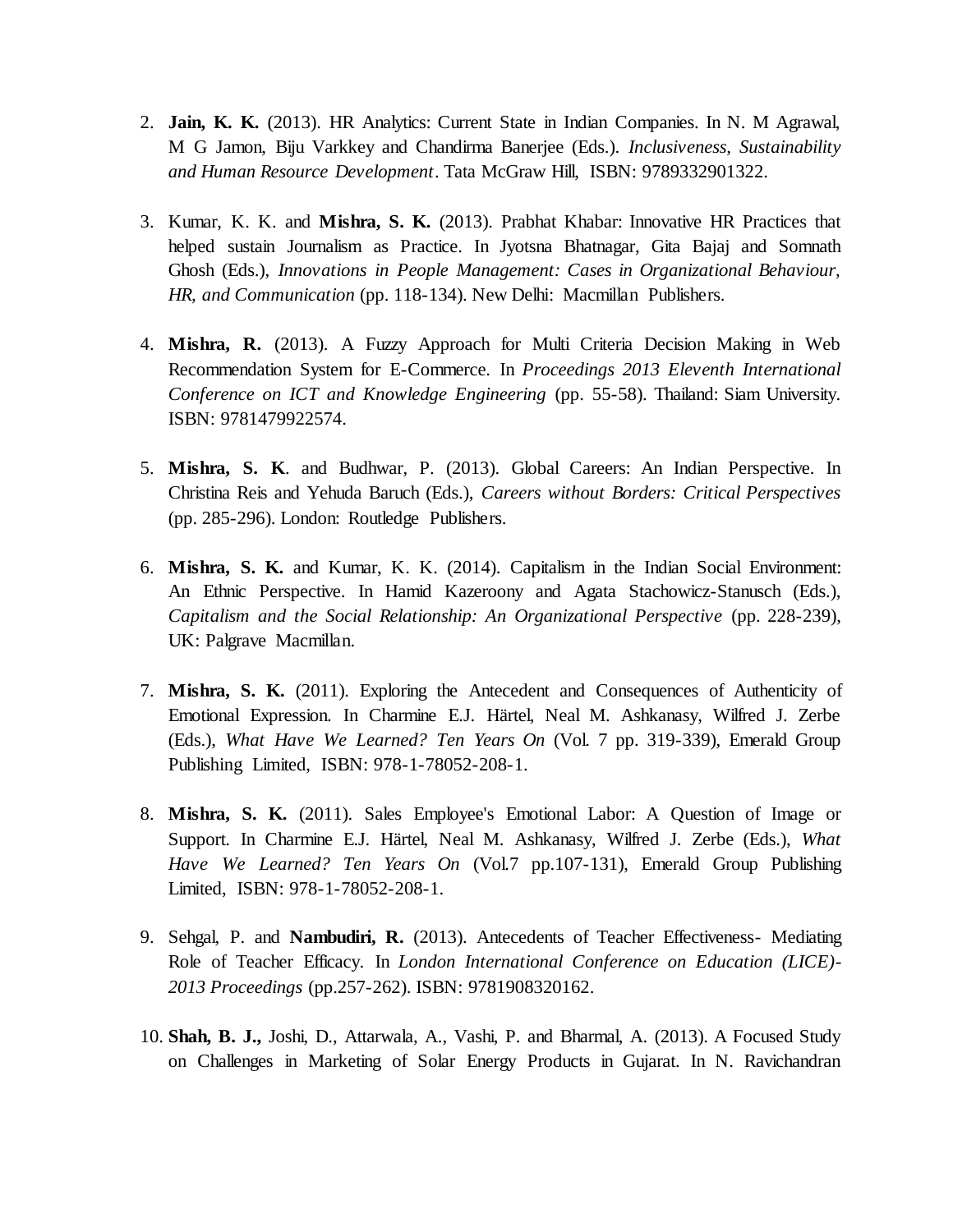(Eds.). *Fourth National Conference on Management Science and Practice (MSP2009)* (pp.103-116). New Delhi: Allied Publishers, ISBN: 9788184248258.

- 11. **Shah, B. J.**, Thaker, M., Kachhia, D. Bulanii, G., Gill, G. and Jain, T. (2013). Analysis of Customer Preferences of Theme Restaurants in the City of Ahmedabad. In N. Ravichandran (Eds.). *Fourth National Conference on Management Science and Practice (MSP2009)* (pp. 143- 151). New Delhi: Allied Publishers, ISBN: 9788184248258.
- 12. Sharma, A. and **Dey, S.** (2013). A Boosted SVM Based Sentiment Analysis Approach for Online Opinionated Text. In C. Y. Suen, A. G. Aghdam, M. Guo, J. Hong and E.S. Nadimi (Eds.). *Proceedings of the 2013 Research in Adaptive and Convergent Systems RACS '13* (pp.28-34). New York: ACM, ISBN: 9781450323482. http://doi.acm.org/ 10.1145/2513228.2513311.
- 13. Sharma, A. and **Dey, S.** (2013). Using Self-Organizing Maps for Sentiment Analysis. In Rochelle Sassman and Brian Lehaney (Eds.). *Proceedings of KIM2013 Knowledge and* Information Management Conference: Sustainable Quality (pp.300-314). Meriden: OR Society, ISBN: 0903440539.
- 14. Sharma, A., **Ramana, L.V., Thaker, K.** and **Rastogi, S.** (2014). Performance of Indian Commodity Futures an Analysis. In O. M. Lehner and R. Harrison (Eds.). *ACRN Proceedings in Finance and Risk Series 13: Academic Collaboration and Research Network Australia-Finland-UK* (pp. 2-20), Austria: ACRN Oxford Publishing, ISBN: 9783950351811.
- 15. Tatachari, S., Manikandan, K. S. and **Gunta, S.** (2013). A Synthesis of Organizational Learning and Knowledge Management Literatures. In Michael A. Chilton and James M. Bloodgood (Eds.). *Knowledge Management for Competitive Advantage: Issues and Potential Solutions* (pp. 122-147), Hershey, PA: IGI Global, ISBN: 9781466646797.
- 16. **Thaker, K.** (2014).Field Based Assignment and Experiencial Learing .In S. M. Datar, M. Rajan and C. T. Horngren (Eds.). *Managerial Accounting: Decision Making and Motivating Performance* (pp.709-713), USA: Pearson, ISBN: 9780133425703.
- 17. Trivedi, S. K. and **Dey, S.** (2013). An Enhanced Genetic Programming Approach for Detecting Unsolicited Emails. In Ai-bing Yu, Sotirios G. Ziavras and Jinjun Chen (Eds.). *Proceedings of 2013 IEEE 16th International Conference on Computational Science and Engineering – IEEE CSE 2013* (pp. 1153-1160). Washington: IEEE Computer Society, ISBN: 9780769550961.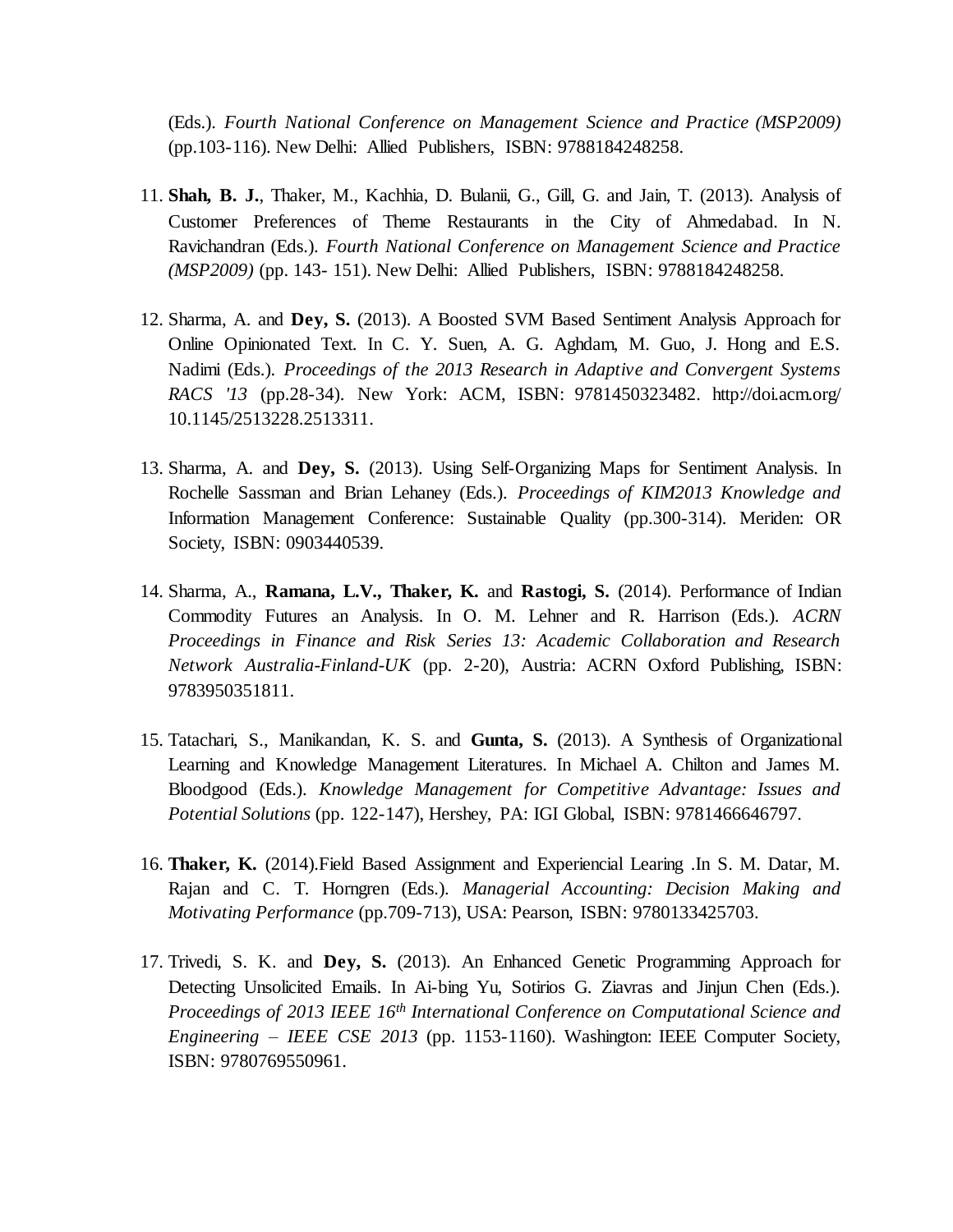- 18. Trivedi, S. K. and **Dey, S.** (2013). Effect of Feature Selection Methods on Machine Learning Classifiers for Detecting Email Spams. In C. Y. Suen, A. G. Aghdam, M.Guo, J. Hong and E.S. Nadimi (Eds.). *Proceedings of the 2013 Research in Adaptive and Convergent Systems RACS '13* (pp.35-40). New York: ACM, ISBN: 9781450323482. http://doi.acm.org/ 10.1145/2513228. 2513313.
- 19. **Venkatesh, B**. (2014). Internal Customer's Assessment of Their Service Brand: A Comparative Study of Banks in India. In S. Ailawadi, M. Khanna and I. Jacob (Eds.). *9 th SIMSR Global Marketing Conference Proceedings*. Mumbai:Somaiya Publications: ISBN: 9788170392897.

### **Book Review**

- 1. **Dayal, M.** (2013). Book Review [Samarpananda (2012). Param, Harper Collins], *Indore Management Journal*, 4(4), 70-71.
- 2. **Mukherjee , K.** (2013). Book Review [Ravi Venkatesan (2013). Conquering the Chaos: Win in India, Win Everywhere. HBS Press Book], *Indore Management Journal*, 4 (4), 65-67.

### **Paper Presented in National/International Conferences**

- 1. **Basu, S.** and Balodi, K. C. ( 2013). Combining Entrepreneurial and Market Orientation: Towards an Integrative Strategic Orientation Typology. Presented at *27th Annual British Academy of Management Conference* held during September, 10-12, 2013 at Liverpool, UK.
- 2. **Basu, S.** and **Swatantra** (2013). Transactions Cost, Reconfigurational Innovation and Sustainable Competitive Advantages: Evidences from the Bottom of the Pyramid. Presented at 3<sup>rd</sup> Indian Academy of Management Conference held during December 12-14, 2013 at Indian Institute of Management Ahmedabad, India.
- 3. **Basu, S.**, Balodi, K. C. and Prabhu, J. (2013). Organizational Configuration and Entrepreneurial Orientation: Issues of Theoretical Specification and Orchestrating Theme. Presented at *Association of International Business (SE USA) International Entrepreneurship theme* held during October 24-26, 2013 at Florida, USA.
- 4. **Bhattacharya, J.** (2013). Group-Participation and Women Empowerment: Matching as an Evaluation Estimator: A District-Level Study in West Bengal India. Presented at *8 th*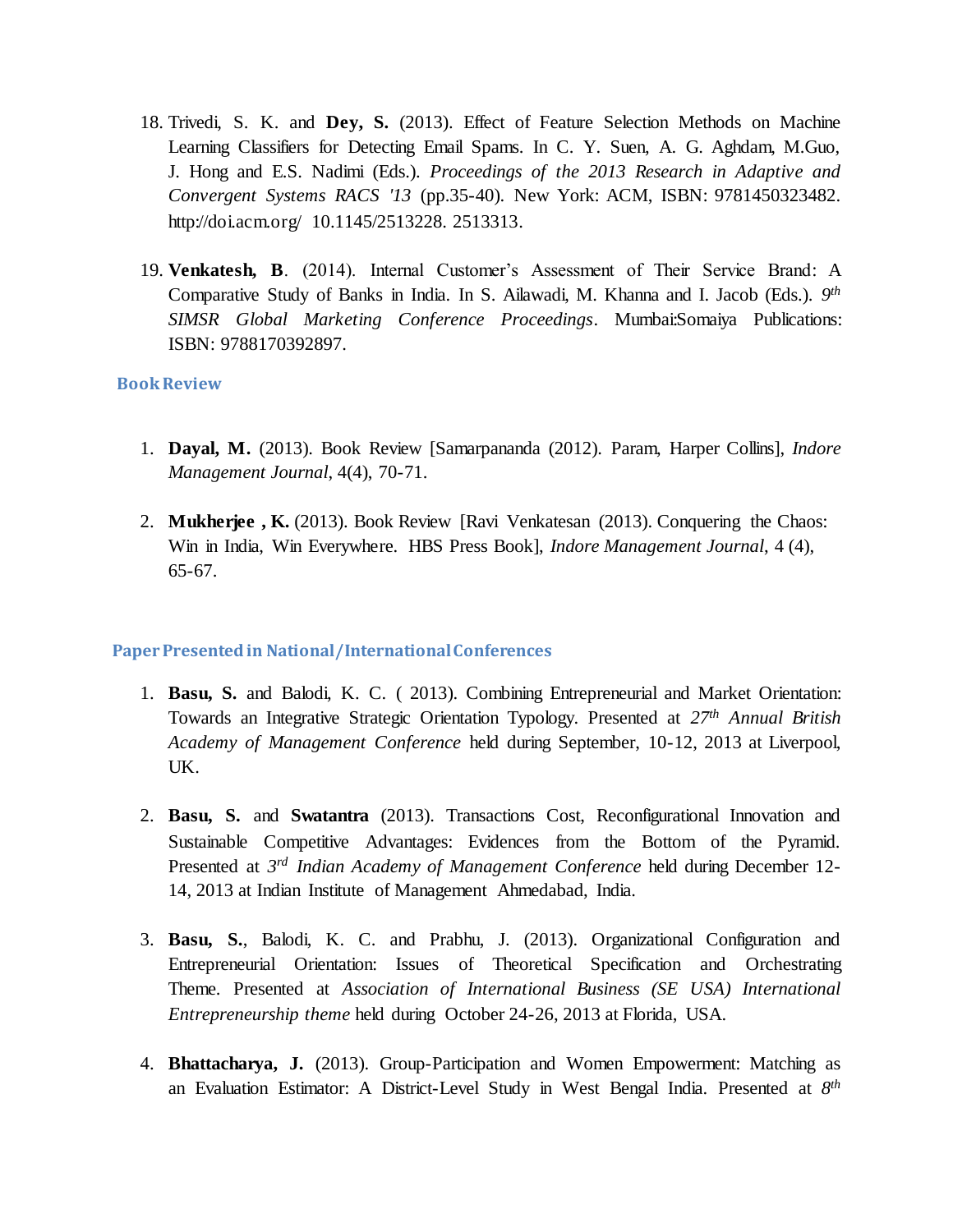*International Conference on Public Policy and Management* organised by Centre for Public Policy and Indian Institute of Management Bangalore held during August 12-14, 2013 at Bangalore.

- 5. **Chatterjee, A.,** Van de Mieroop, D. (2013). Workplace Harassment: Gender and Identity in Transition. Presented at *the International Pragmatics Conference* organised by International Pragmatics Association Belgium and Indian Institute of Technology Delhi during September 8-13, 2013 at the India Habitat Centre, New Delhi.
- 6. **Chauhan, G. S**. (2013). Corporate Financing and Stability of Fiscal Deficit in India. Presented at *PAN-IIM World Management Conference on Emerging Issues in Management* organised by Indian Institute of Management, Calcutta held during May 31- June 1, 2013 at Goa.
- 7. **Das, S.** (2014). The Cyber Security EcoSystem: Post Global Financial Crisis. Presented at *Global Conference on Managing in Recovering Markets* held during March 5-7, 2014 at at the Management Development Institute, Gurgaon.
- 8. **Gunta, S.** (2013). Teaching Infosys: Transition at the Top. Presented at *the 3rd Indian Academy of Management Conference* organized by Indian Institute of Management Ahmedabad held during December 12-14, 2013.
- 9. Jagannathan, S. and **Selvaraj, P.** (2013). Exploring the Work and Lives of Crematorium Workers. Presented at *73rd Academy of Management Conference* held during August 9- 13, 2013 at Orlando, Florida.
- 10. Jagannathan, S.and **Selvaraj, P.** (2014). A Critique of Neo-Liberal Position on Climate Change in Asia: Arguments for Deepening Democracy. Presented at *Climate Change in South Asia* held during March 7, 2014 at University of Mumbai.
- 11. Kapoor, P. S., **Jayasimha, K. R.**, and **Sadh, A.** (2014). Moderating Effect of Credibility on E-Wom via Social Media. Presented at *2014 Annual Conference of The Emerging Makrets Conference Board* held during January 8-9, 2014 at IIM Lucknow, Noida Campus.
- 12. Kapoor, P. S. and **Jayasimha, K. R**. (2014). Moderating Effect of Credibility on E-Wom Presented at *IMR Doctoral Conference 2013* held during December 13-14, 2013 at IIM Bangalore.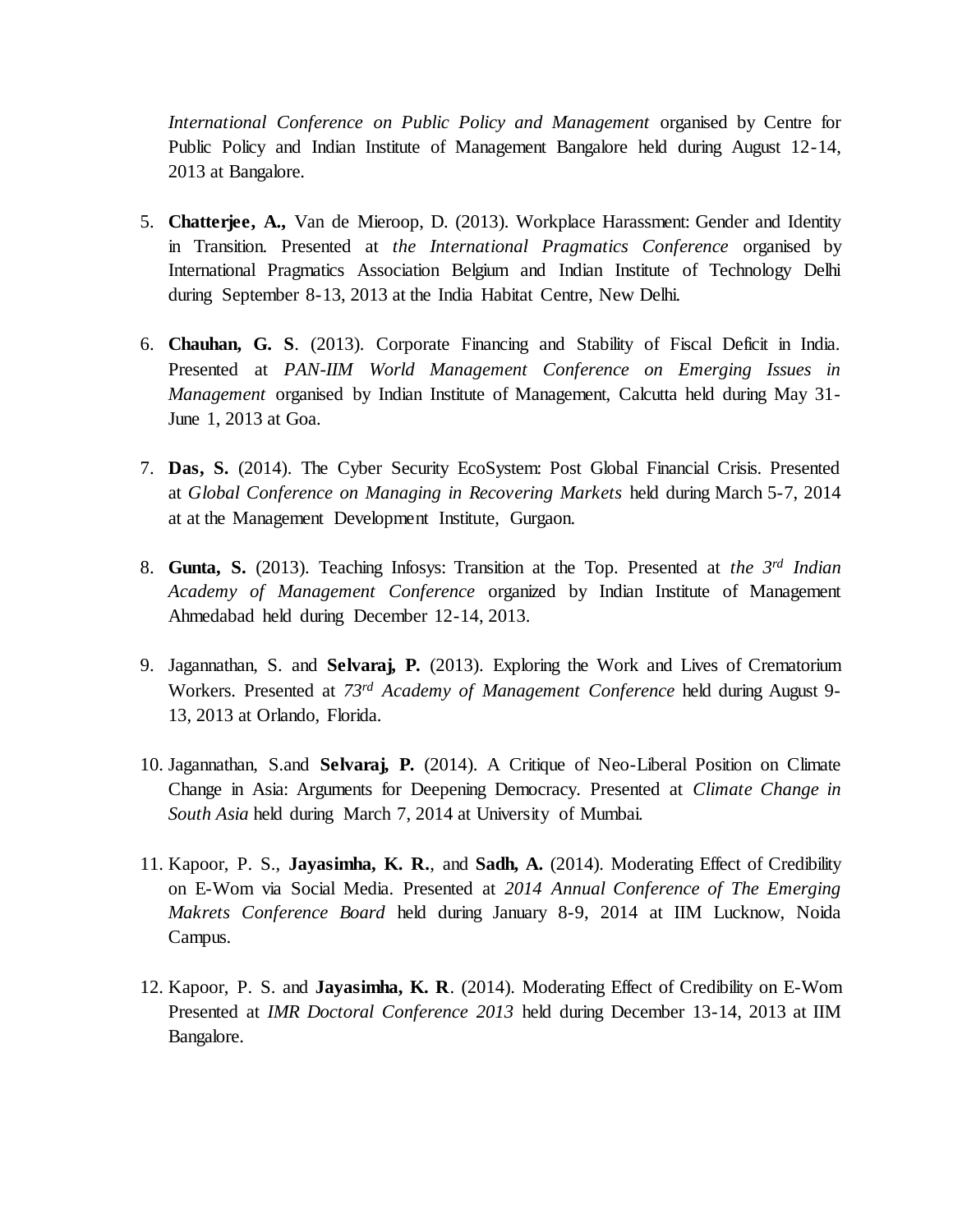- 13. **Kodwani, A. D.** (2013). Cultural Intelligence Among International Students. Presented at *GLOGIFT 13* organised by Indian Institute of Technology Delhi and Global Institute of Flexible Systems Management held during December, 13-15, 2013 at New Delhi.
- 14. Kumar, K. K. and **Mishra, S. K.** (2013). Caught in a Quandary: Can Business Organizations be Both Virtuous and Competitive?. Presented at Annual Meeting of the *Society for Business Ethics* held during October 6-9, 2013 at Orlando, Florida.
- 15. Kumar, K. K. and **Mishra, S. K.** (2012). Prabhat Khabar: Innovative HR Practices that helped Sustain Journalism as Practice. Presented at *12th IHRM Conference* held during December 10-13, 2012 at Gurgaon.
- 16. Kumar, K. K. and **Mishra, S. K.** (2011). Strength of Friendship Ties: Role of Linguistic Distance and Physical Propinquity. Presented at 2<sup>nd</sup> Indian Academy of Management *Conference* held during December 18-20, 2011 at Bangaluru.
- 17. Kumar, K. K. and **Mishra, S. K.** (2013). Capitalism in the Indian social environment: An ethnic perspective. Presented at *3 rd India Academy of Management Biennial Conference* held during December 12-14, 2014 at IIM Ahmedabad, India.
- 18. **Mahapatra, S.** (2014). Expectation Experience and Action Across Consumers Purchase Cycle. Presented at *AMA Winter Marketing Educators' Conference* held during February 21-23, 2014 at Orlando, USA.
- 19. **Mahapatra, S.** and Pathak, C. (2013). Effectiveness of the Campaign 'The Quit India Movement. Presented at *2nd Asian Business Research Conference* organized by Asian Society of Management and Marketing Research held during October 6-7, 2013 at Dubai.
- 20. Mishra, S. and **Mishra, S. K.** (2013). Globalization, Technology and Cultural Transition: A Study in the Off-Shore Industry. Presented at *European Group for Organizational Studies Colloquium* held during July 4-6, 2013 at Montreal, Canada.
- 21. **Mishra, S. K**. (2013). Transition from Physical Labor to Emotional Labor: Challenges and Opportunities. Presented at *PAN-IIM World Management Conference on Emerging Issues in Management* organised by Indian Institute of Management Calcutta held during May 30-June 01, 2013 at Goa.
- 22. **Mishra, S. K.** (2013). Path Linking Emotional Labor Strategies to Turnover Intention: Effect of POS. Presented at *Academy of Management Meeting* held during 9-13, 2013 at Orlando, Florida.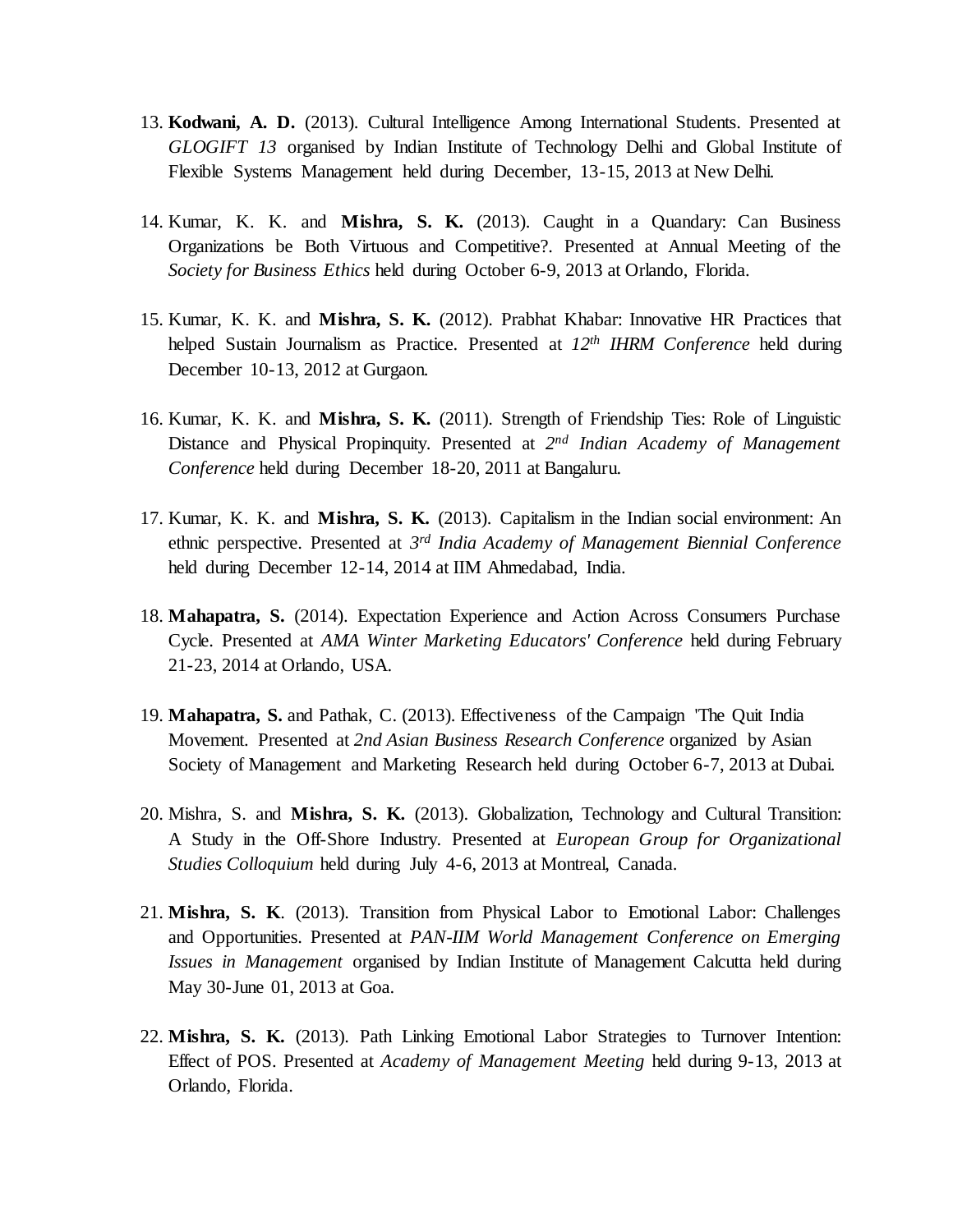- 23. **Mishra, S. K.** (2013). Employee well-Being: Exploring the antecedents and consequences in organizational context. Presented at 2<sup>nd</sup> International Conference of *Nepalese Academy of Management* held during March 10-12, 2013 at Kathmandu, Nepal.
- 24. **Mishra, S. K.** (2011). Explaining the Antecedents of Emotional Labor through Social Exchange Theory and Social Identity Theory. Presented at *Eastern Academy of Management International Conference* held during June 25-30, 2011 at Bangaluru.
- 25. **Mukherjee, K.** (2013). Companies Bill 2011: Discretion Based Patronage. Presented at *3 rd South Asian Management Research and Case Conference on Celebrating South Asia: Explorations of the Contributions to Global Economy* organised by Indian Institute of Management Bangalore and Lahore University of Management Sciences (LUMS) held during December 27-29, 2013 at Indian Institute of Management Bangalore.
- 26. **Mukherjee, K.** (2013). Expectations From Prodigal Son: Corporate Social Responsibility in Developing Countries. Presented at *SMS Special Conference on Strategic Leadership: An Emerging Market Perspective* organised by Indian School of Business held during December 17-19, 2013 at Mohali.
- 27. **Mukherjee, K**. (2013). Organization Design Across Fitness Landscape: Using Information Space to Conceptualize Forms in Firms Today and Tomorrow. Presented at *SMS Special Conference on Strategic Leadership: An Emerging Market Perspective* organised by Indian School of Business held during December 17-19, 2013 at Mohali.
- 28. **Mukherjee, K.** (2013). Organizational Arrangements in Various Categories of Professional Service Organizations (PSOs) in Information (I) Space. Presented at *29th EGOS Colloquium* held during July 4-6, 2013 at Montreal, Canada.
- 29. **Mukherjee, K.** (2013). The World of Entertainment The Razor's Edge between Creativity and Commerce. Presented at *3 rd South Asian Management Research and Case Conference* organised by Indian Institute of Management Bangalore and Lahore University of Management Sciences (LUMS) held during December 27-29, 2013 at Indian Institute of Management Bangalore.
- 30. **Nambudiri, R.** and Tewari, R. (2013). Corporate Social Responsibility and Organizational Commitment: Job satisfaction as a mediator. Presented at *73rd Annual Academy of Management Conference* held during August 9-13, 2013 at Orlando, Florida.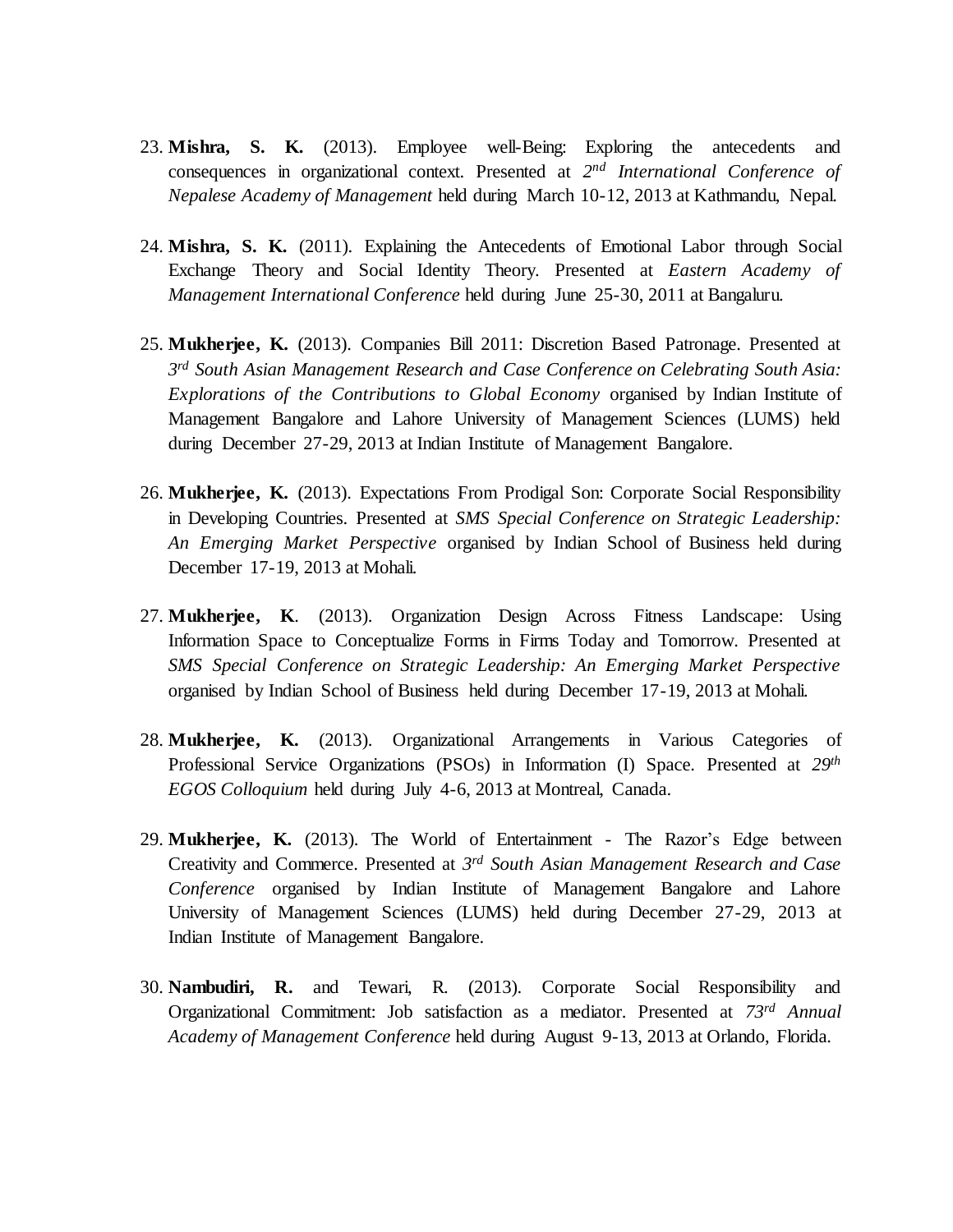- 31. **Ray, S**. and **Gunta, S.** (2013). Delhi Traffic Police and Indore Police: E-Participation in Social Media. Presented at *3 rd South Asian Management Research and Case Conference on Celebrating South Asia: Explorations of the Contributions to Global Economy* organised by Indian Institute of Management Bangalore and Lahore University of Management Sciences (LUMS) held during December 27-29, 2013 at Indian Institute of Management Bangalore.
- 32. **Salwan, P.** (2013). Creating Value Post Acquisition: A Study of Emerging Economy Multinational. Presented at *Academy of International Business Southeast USA 2013 Annual Conference* organised by Georgia Institute of Technology held during October 24-27, 2013 at Atlanta, Georgia.
- 33. **Salwan, P.** (2013). Maximizing Corporate Value Through Open Innovation: Lessons From an Emerging Economy IT Service Company. Presented at *Academy of International Business Southeast USA 2013 Annual Conference* organised by Georgia Institute of Technology held during October 24-27, 2013 at Atlanta, Georgia.
- 34. **Salwan, P.** (2013). Non-Linear Growth: Innovations in the Growth Strategies: A Case Study of an Emerging Economies Company. Presented at *Academy of International Business Southeast USA 2013 Annual Conference* organised by Georgia Institute of Technology held during October 24-27, 2013 at Atlanta, Georgia.
- 35. Sehgal P. and **Chatterjee, A.** (2013). Identity Challenges: Gender at Work in Urban India. Presented at 13th International Pragmatics Conference held during September 8-13, 2013 at New Delhi.
- 36. **Sethia, D.** (2014). Public Sector Transactions for Regional Accounts: An Approach and Some Issues. Presented at Annual Conference of Indian Association for Research *in National Income and Wealth (IARNIW)* held during March 6-7, 2014 at Ahmedabad.
- 37. Sharma, A. and **Nambudiri, R.** (2013). The Relationship between Job-leisure Conflict and Turnover Intention: A Social Exchange Theory and Individualization Ideology Approach. Presented at *European Academy of Management (EURAM)* held during June 26-29, 2013 at Istanbul, Turkey.
- 38. Shrivastava, H. and **Chatterjee, A.** (2013). Workplace powerlessness and Identity: Women Civil Servants in India. Presented at 13th International Pragmatics Conference held during September 8-13, 2013 at New Delhi.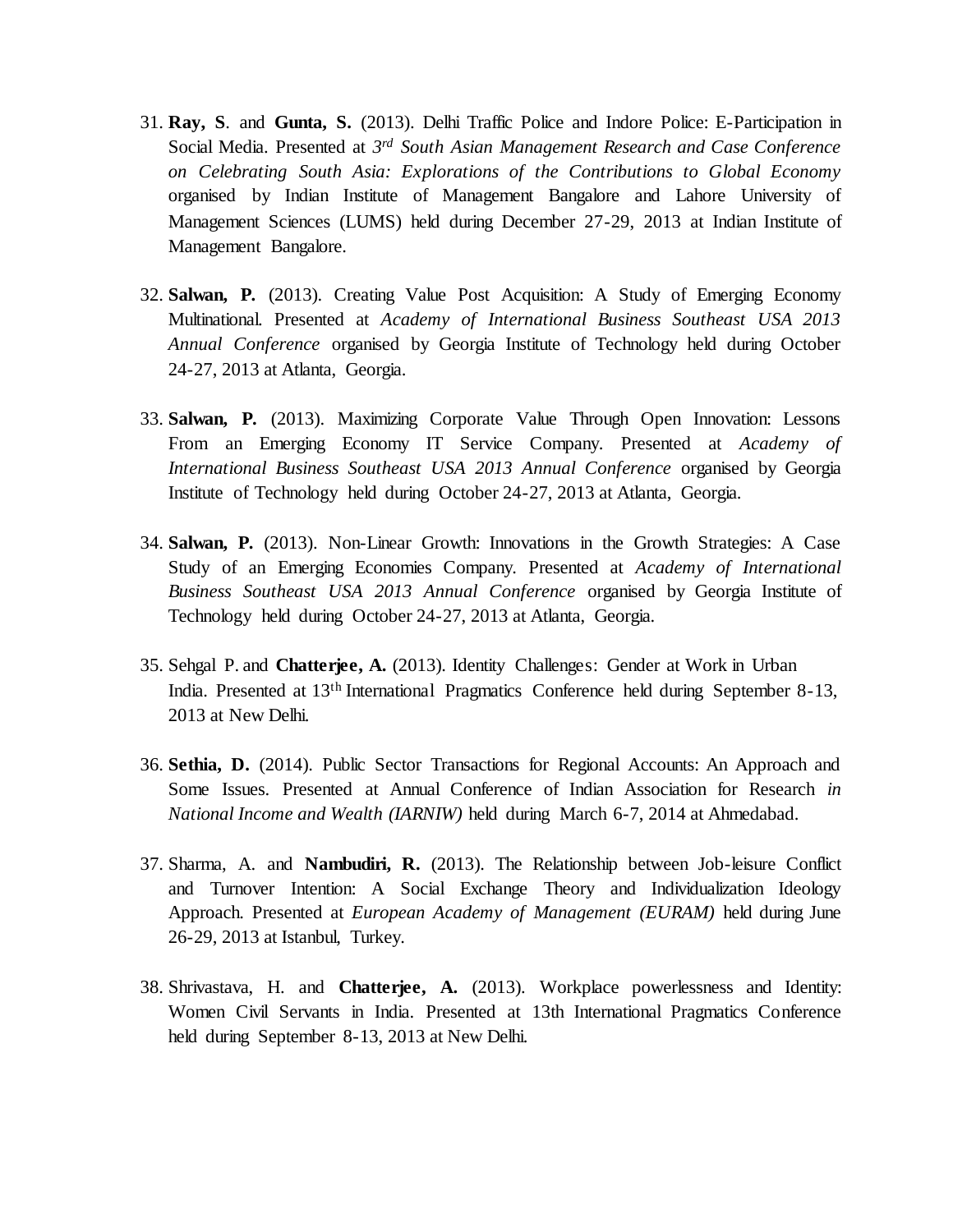- 39. **Singh, P. K.** (2014). Behavioural Issues at Work: India-Centric Approach. Presented at *International Conference on Emerging Trends in Global Management Practices–An Interdisciplinary Approach* organised by Symbiosis International University held during March 7-8, 2014 at Noida.
- 40. **Swain, B.** (2014). Is this your Intention. Presented at Beyond Borders: Limitations and *Possibilities in 1st Multidisciplinary Conference in Humanities and Social Sciences* held during December 20-21, 2013 at Indian Institute of Technology Indore.
- 41. Totawar, A. K., **Nambudiri, R.** and **Selvaraj, P.** (2013). Justice, Satisfaction, Commitment: Mediation of Quality of Work Life and Psychological Capital. Presented at *73rd Annual Academy of Management Conference* held during August 9-13, 2013 at Orlando, Florida.
- 42. Tomer, G. and **Mishra S. K.** (2014). Understanding person technology fit and analyzing its influence on work related outcomes among IT professionals. Presented at *18th Pacific* Asia Conference on Information Systems (PACIS 2014) held during June 24-28, 2014 at Chengdu, China.
- 43. Tomer, G. and **Mishra, S. K.** (2012). Identity Formation Process: The Role of Professional Education in Identity Morphing Among Engineering Students. Presented at *12th IHRM Conference* held during December 10-13, 2012 at Gurgaon.
- 44. Totawar, A. and **Nambudiri, R.** (2013). How does Organizational Justice Influence Organizational Commitment and Job Satisfaction: Explaining with Psychological Capital. Presented at 3<sup>rd</sup> Indian Academy of Management Conference held during December 12-14, 2013 at Indian Institute of Management Ahmedabad, India.
- 45. **Venkatesh, B.** (2014). Mass Media Vs Personal Media: A Marketing Perspective. Presented at *National Conference on Media and Globalization* Held during February 20- 21, 2014 at K.C. College, Mumbai.

#### **Articles/Research Papers Published in National/International Journals**

- 1. **Basu, S.** (2014). Product Market Strategies and Innovation Types: Finding the Fit. *Strategic Direction*, 30(3), 28-31.
- 2. **Basu, S.** and Sharma, A. (2014). Exploring Stewardship as an Antecedent Behavioural Trait of Social Entrepreneurs. *The Journal of Entrepreneurship*, 23(1), 19-33.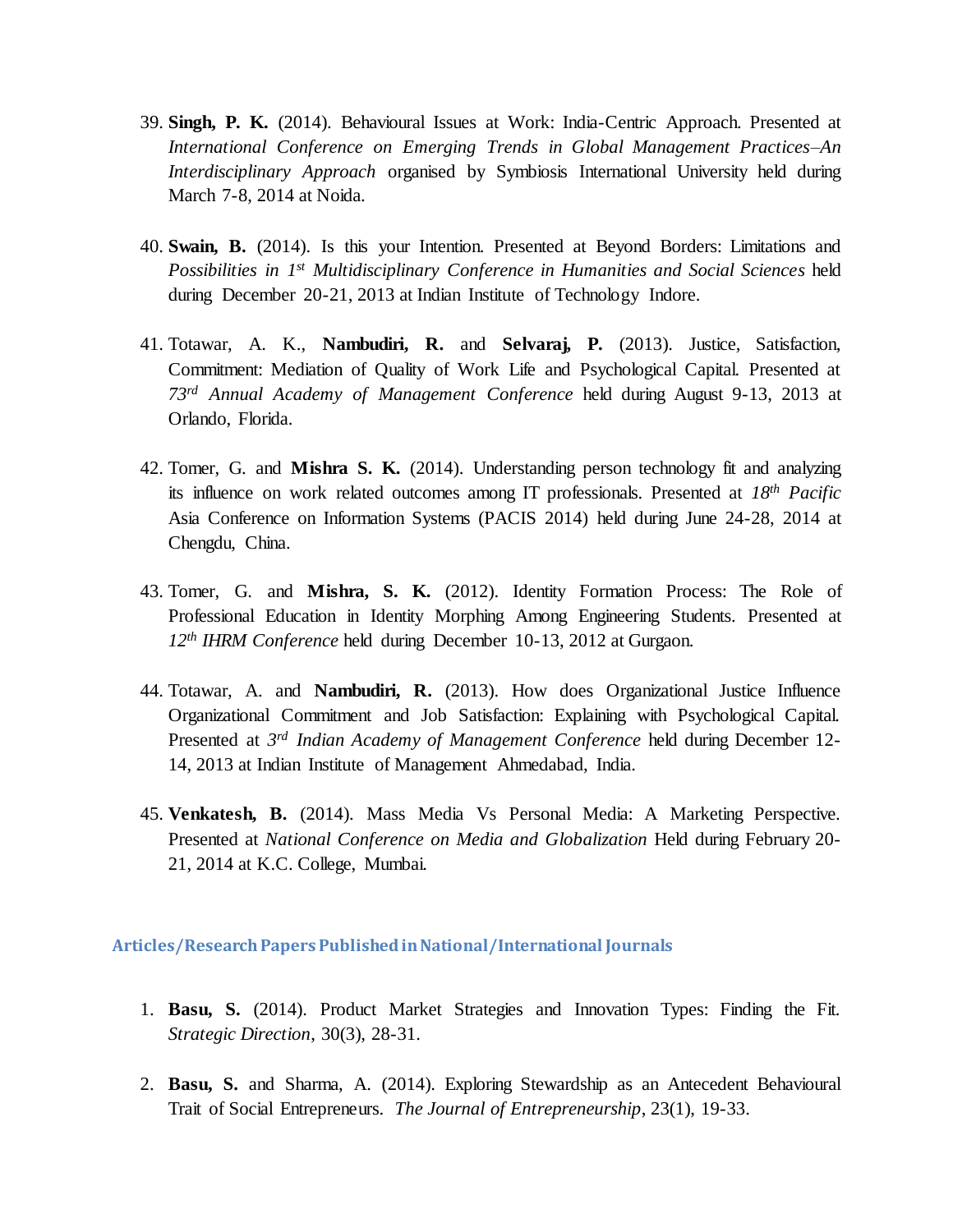- 3. Das, M. K. and **Salwan, P.** (2013). Leveraging Value Chain Competencies and Resources on a Global Platform: The Case of HAL. *Indian Journal of Industrial Relations*, 48(4), 543-560.
- 4. **Das, S.,** Mukhopadhyay, A. and Bhasker, B. (2013). Today's Action is Better than Tomorrow's Cure - Evaluating Information Security at a Premier Indian Business School. *Journal of Cases on Information Technology (JCIT)*, 15(3), 1-22.
- 5. Davies, S.W. and **De, O.** (2013). Ringleaders in Larger Number, Asymmetric Cartels. *The Economic Journal*, 123(572), F524–F544.
- 6. **Dey, S.** and Sharma, A. (2013). Boosted SVM based Ensemble Classifier for Sentiment Analysis of Online Reviews. *ACM Applied Computing Review*, 13(4), 43-52.
- 7. **Dubey, A**. (2014). Instability and Time Scale Dependence of Beta in an Emerging Market Economy: Evidences from India. *Vikalpa*, 39(1), 41-55.
- 8. Jagannathan, S. and **Selvaraj, P.** (2013). Managerial Intervention in the Environment: Learning from Lefebvre's Theorization of the City. *Global Journal of Management Studies and Business Studies*, 3(4), 365-370.
- 9. **Jain, K. K.** and Tiwary, R. R. (2013). Leadership Activities and Their Impact on Creating Knowledge in Organizations. International Journal of Leadership Studies, 8(1), 15-27.
- 10. Kapoor, S. P., **Jayasimha, K. R.** and Sadh, A. (2014). Brand Related Consumer to Consumer Communication via Social Media. *IIMK Society & Management Review*, 2 (1), 34-59.
- 11. **Mishra, R.**, Kumar, P., and Bhasker, B. (2014). An Alternative Approach for Clustering Web User Sessions Considering Sequential Information. *Intelligent Data Analysis*, 18(2), 137-156.
- 12. **Mishra, S. K.** and Saxena, R. (2011). Voice or Neglect: Understanding Employee Behavior in two Multinational Corporations. *Indore Management Journal*, 3(1), 34-48.
- 13. **Mishra, S. K**. (2011). Asset Creation under MGNREGA: A Study in Three Districts in the State of Madhya Pradesh. *Indore Management Journal*, 3(3), 34-48.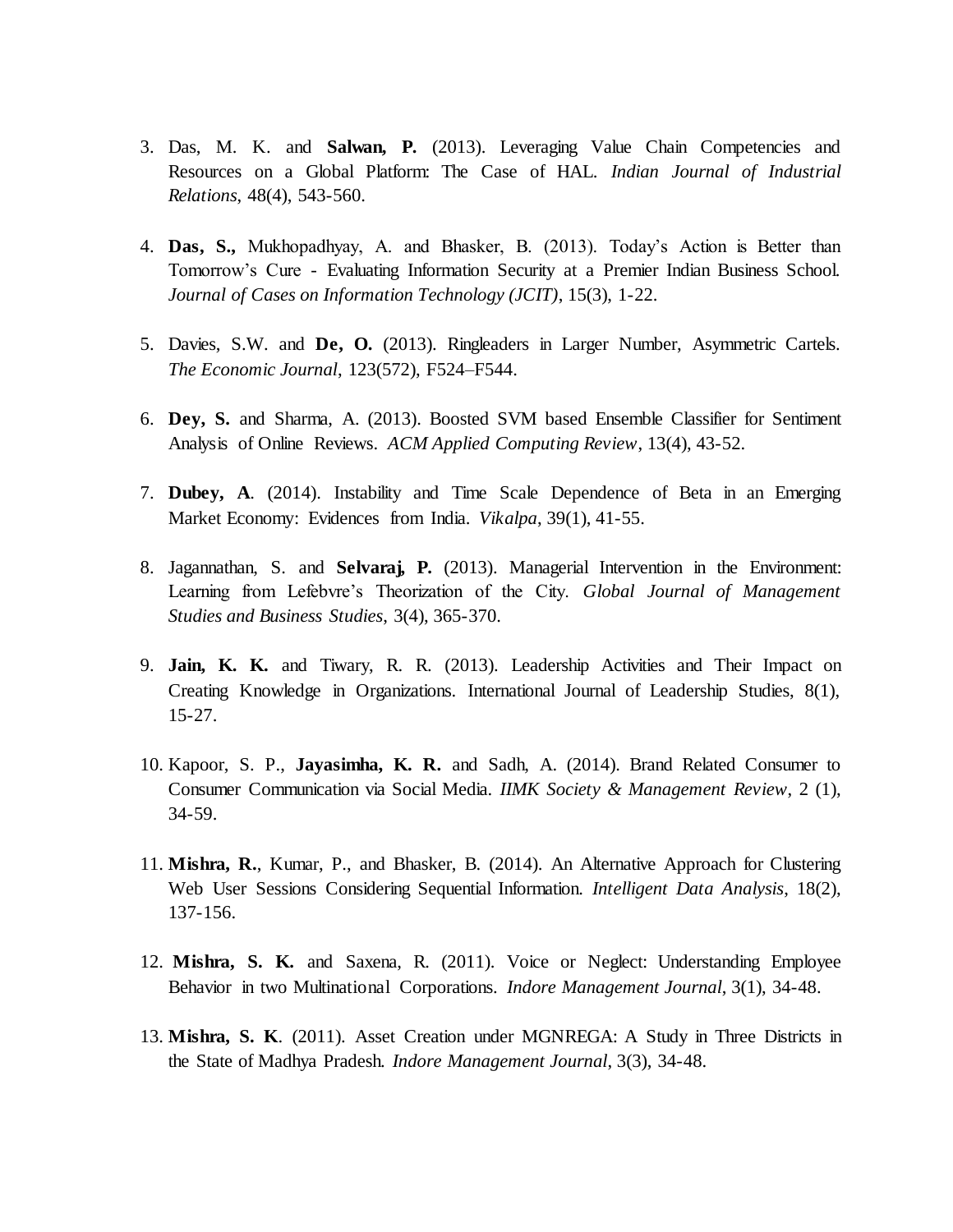- 14. **Mishra, S. K.** (2013). The Effect of Perceived External Prestige on Emotional Exhaustion and Turnover Intention: Explaining the Mediation Effect of Organizational Identification. *Corporate Reputation Review*, 16(3), 220-233.
- 15. **Mishra, S. K.** (2014). Linking Perceived Organizational Support to Emotional Labor. *Personnel Review*, 43(6), 845-860.
- 16. **Mishra, S. K.,** Bhatnagar, D., D'Cruz, P., and Noronha, E. (2012). The Linkage Between Perceived External Prestige and Emotional Labor: Mediation Effect of Organizational Identification among Pharmaceutical Representatives in India. *Journal of World Business*, 47, 204-212.
- 17. **Nambudiri, R.** and Pathak, V. (2013). Do ER Activities Help in Reducing Turnover Intent? A Review and Conceptual Model. *NHRD Network Journal*, 6(4), 59-64.
- 18. Ochinowskia, T., Kisielnickia, J., **Kodwani, A. D**., Tsaic, H.Y., and Strocka, M. (2013). Hospital's Websites and Virtual Health Support Community: A Cross-Cultural Contribution to the Issue. *Procedia Technology*, 9, 1182-1191.
- 19. Pant, S., Chatterjee, A. and Jaroliya, D. (2013). E-HRM System Implementation: A Conceptual Framework. Indore Management Journal, 4(1), 24-35.
- 20. Punyatoya, P., **Sadh, A.** and **Mishra, S. K.** (2014). Role of Brand Globalness in Consumer Evaluation of New Product Branding Strategy. *Journal of Brand Management*, 21(2), 171-188.
- 21. Rathi, N., Bhatnagar, D., and **Mishra, S. K.** (2013). Effect of Emotional Labor on Emotional Exhaustion and Work Attitudes among Hospitality Employees in India. *Journal of Human Resources in Hospitality and Tourism*, 12, 273-290.
- 22. Sehgal, P., Mieroop, V. D. and **Chatterjee, A.** (2013).Negotiating Professional and Leader Identities in Interviews with Female Indian Professionals. *Lodz Papers in Pragmatics*, 9(2), 175-198.
- 23. **Selvaraj, P**. and Jagannathan, S. (2013). Exploring the Work and Lives of Crematorium Workers. *Indian Journal of Industrial Relations*, 49(1), 44-54.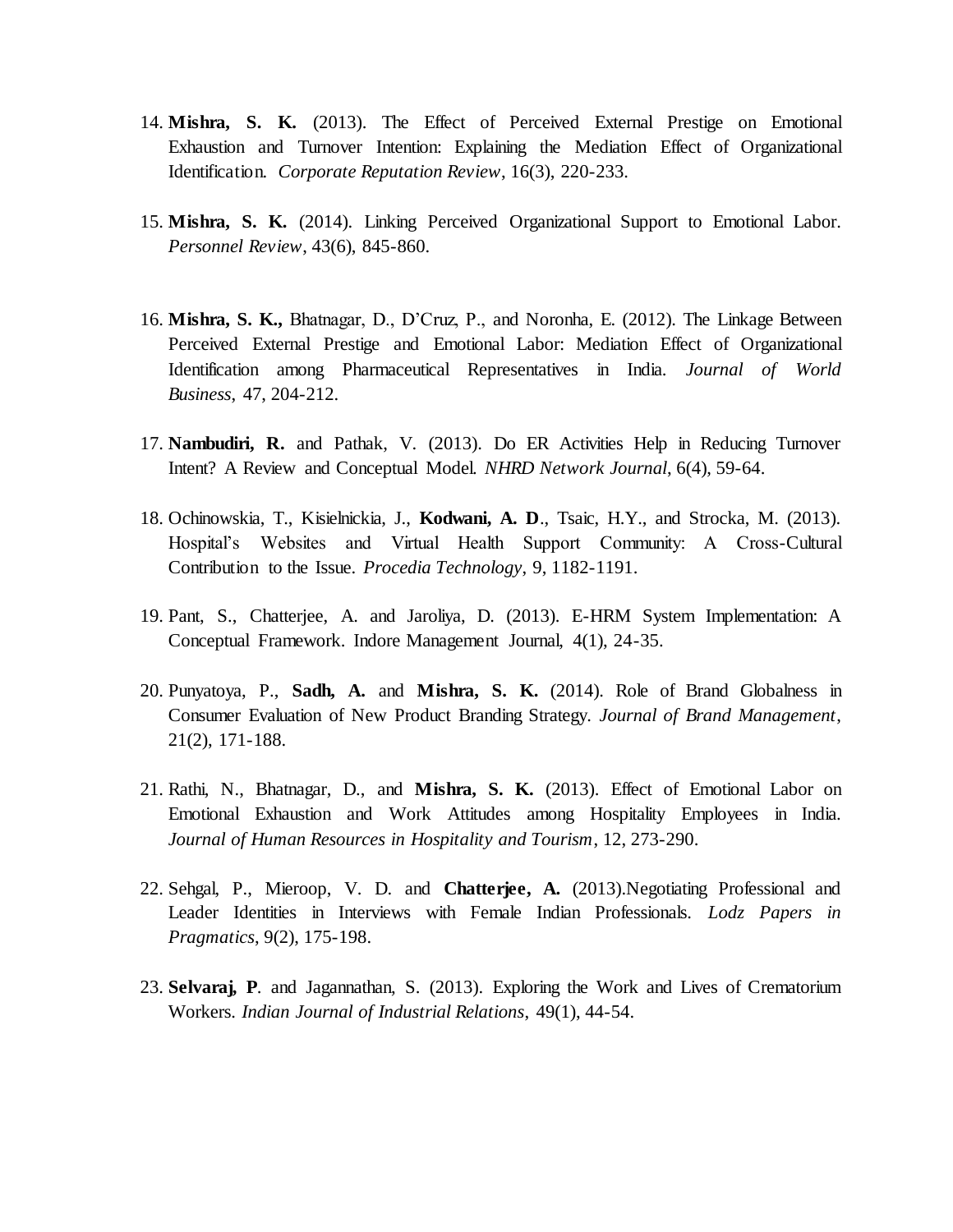- 24. **Sethia, D.** (2013). Estimates of Gross State Domestic Product at Market Prices and its Implications for the Finance Commission. *The Journal of Income and Wealth*, 35(1), 3- 15.
- 25. Shah, N. H., **Shah, B. J.** and Shah, A. D. (2013). Deteriorating Inventory Model with Finite Production Rate and Two-Level of Credit Financing for Stochastic Demand. *OPSEARCH*, 50(3), 358-371.
- 26. **Shrivastava, M**. (2011). Bhojpuri Cinema: Reasserting the Bhojpuria Roots of Migrants in Mumbai . *Journal of Creative Communications*, 6(1-2), 123-139.
- 27. **Sunder, D. L.** (2014). The Controversial Poison Pill Takeover Defense: How Valid are the Arguments in Support of it?. *NMIMS Management Review*, 23 (Double Issue), 47-66.
- 28. Trivedi, S. K. and **Dey, S.** (2014). Interaction Between Feature Subset Selection Techniques and Machine Learning Classifiers for Detecting Unsolicited Emails. *ACM SIGAPP Applied Computing Review*, 14(1), 53-61.
- 29. Uppal, N. and **Mishra, S. K.** (2014). Moderation Effects of Personality and Organizational Support on the Relationship Between Prior job Experience and Academic Performance of Management Students. *Studies in Higher Education*, 39(6), 1022-1038.
- 30. Uppal, N., **Mishra, S. K**. and Vohra, N. (2014). Prior Related Work Experience and Job Performance: Role of Personality. *International Journal of Selection and Assessment*, 22(1), 39-51.
- 31. **Venkatesh, B.** (2014). Mind: Where Philosophy Meets Management. *Bhavan's Journal*, 80(16), 61-65.

**Management Case/Case Analysis/Case Commentaries/ Working Paper**

- 1. **Chauhan, G. S.** (2013). Plethico Pharmaceutical Ltd.: Financing Through Convertibles. *IIM Indore Cases,* CASE/01/014/FA.
- 2. **Choudhari, S.** (2013). Case Commentary on Akshaya Patra, Gandhinagar: Supply Chain Challenges. *Vikalpa*, 38(4), 127-129.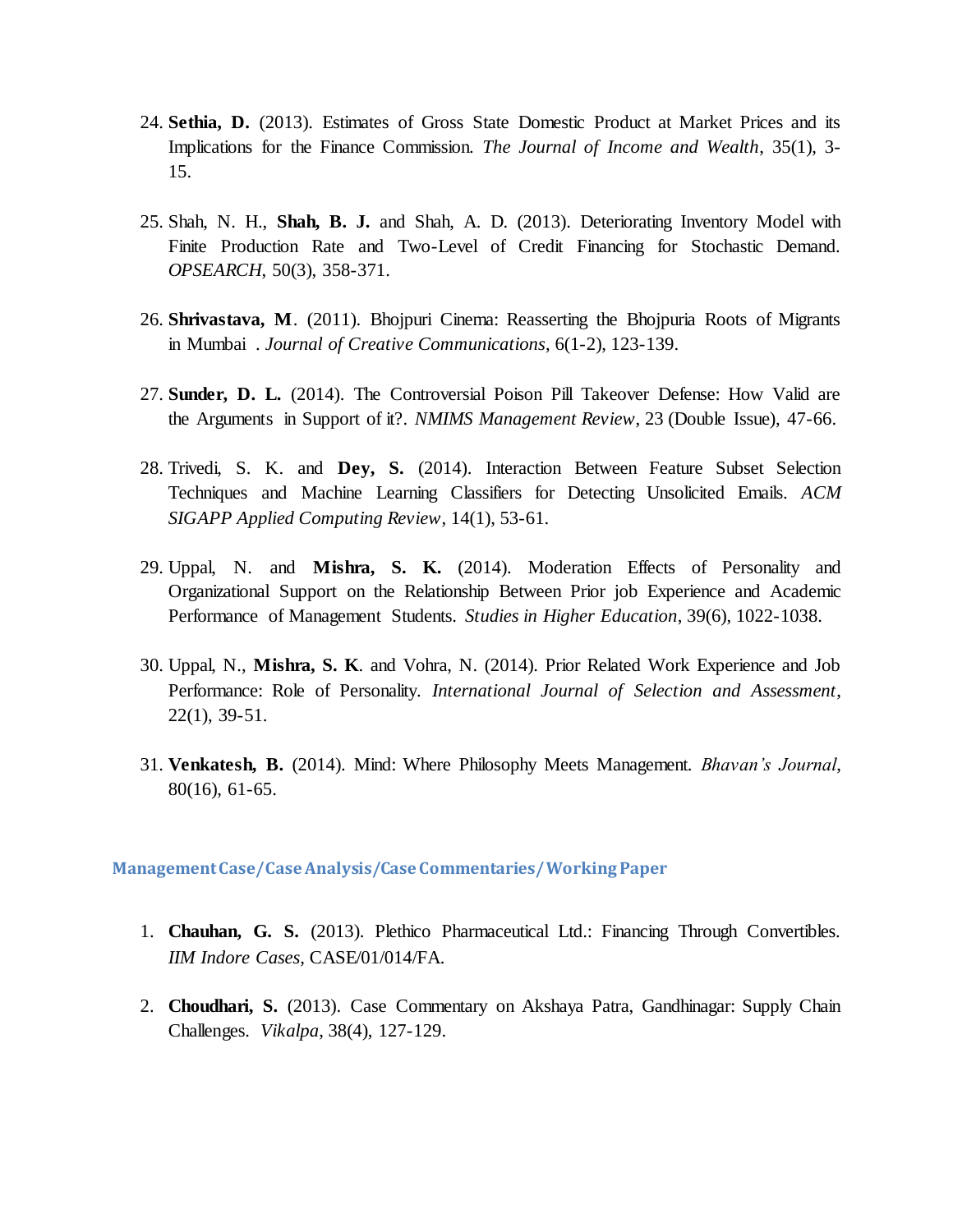- 3. **Das, S.** and **Dayal, M.** (2014). Working Paper Realising the Business Value of CLERP Systems in a Higher Educational Institution: Challenges and Opportunities*. IIM Indore Working Paper,* WP/01/014/IS.
- 4. **Dayal, M.** (2012). Case Commentary on Madras Management Association: Managing Diversity, Growth and Excellence. *Indore Management Journal*, 4(3), 58-60.
- 5. Dubey, A. (2014). Working Paper Through The Cycle VaR Framework: A Comparative Assessment of Select Models. *IIM Indore Working Paper*, WP/01/014/ECO.
- 6. **Mahapatra, S.** (2013). Comparative Study of Service Quality Between Private and Public Hospitals: Empirical Evidences from India. *Journal of Medical Marketing*, 13(2), 115-127.
- 7. **Mahapatra, S**. (2013). Impact of TV ad Message Using Emotional Versus Rational Appeal on Indian Consumers. *International Journal of Business Insights and Transformation*, 6(1), 86-93.
- 8. **Mishra, R.** (2014). e-District: Implementation of e-Governance in Uttar Pradesh. *IIM Indore Cases*, CASE/02/014/IS.
- 9. **Mishra, R.** (2014). Expand or Integrate at Sangam Corporation. *IIM Indore Cases*, CASE/01/014/IS.
- 10. **Nambudiri, R.** and **Ravichandran, R**. (2013). Organizational Transformation: The Case of Republic Bank of India (REBI), *Indore Management Journal*, 4(4), 31-39.
- 11. **Ray, S.** and **Gunta, S**. (2013). E-Participation Initiatives of Delhi Traffic Police and Indore Police. *IIM Indore Cases*, CASE/01/014/SM.
- 12. **Sethia, D.** (2014). Sugarcane Pricing in Uttar Pradesh. IIM Indore Cases, CASE/01/014/ECO.
- 13. **Shah, B. J.** (2013). Case Commentary on Main Building Refurbishing Project at National Institute of Management. *Indore Management Journal*, 4(2), 34-36.
- 14. **Shah, B. J.** (2013). Case Commentary on Managing Outpatient Department Waiting Time at Rajas Eye Hospital. *Indore Management Journal*, 4(1), 52-53.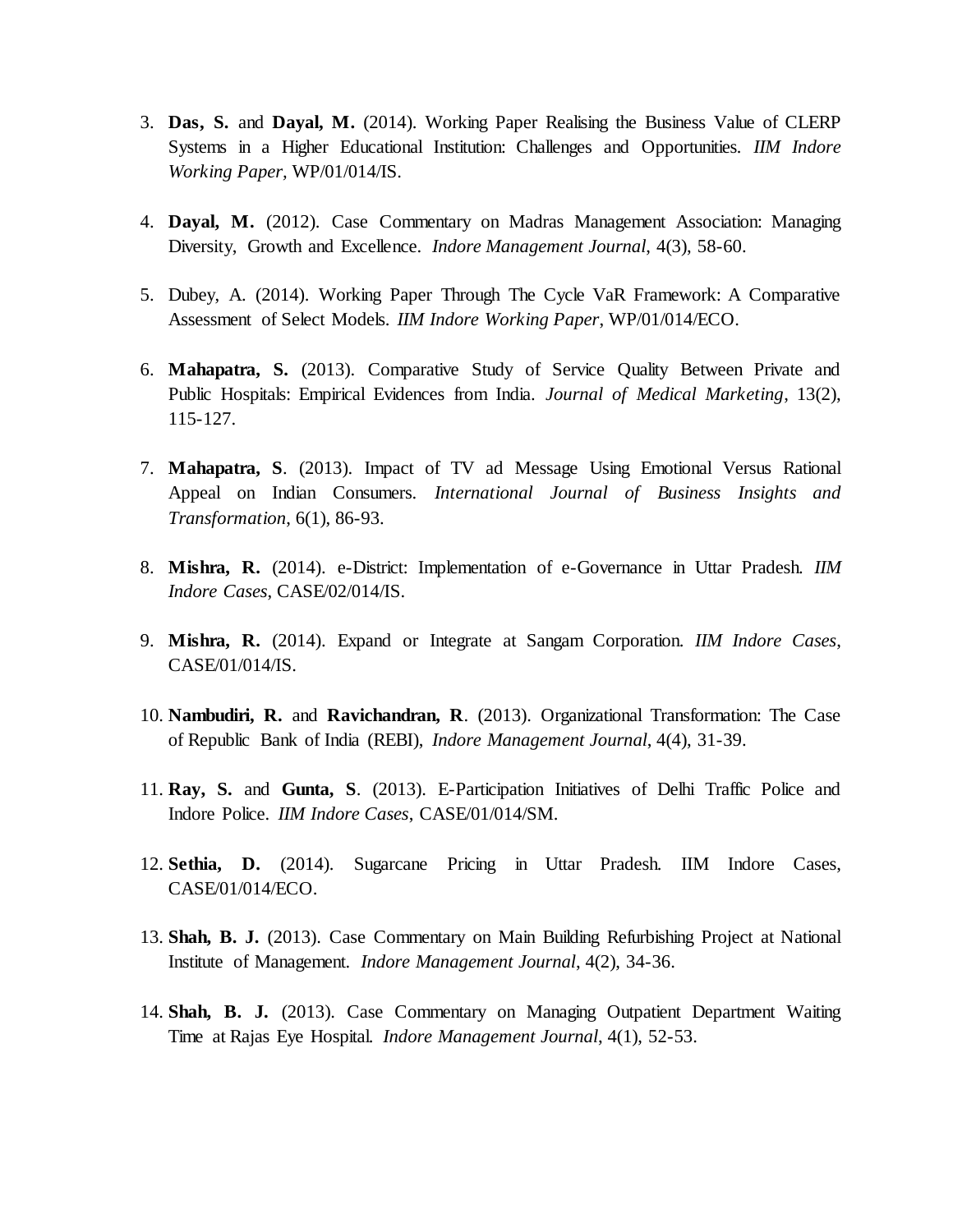- 15. **Shrivastava, M.** (2013). Perspectives on Lean In. *Indore Management Journal*, 4 (4), 60- 62.
- 16. **Sunder, D. L.** (2014). To Be or Not To Be: A Case on Entrepreneurial Dilemmas Part B. IIM Indore Registered Cases No. CASE/02/014/SM.
- 17. **Swain, B.** (2014). Commentary on Swami Vivekananda: Bridging the Cartesian Divide of Science and Religion by Swami Samarpanananda. *Indore Management Journal*, 4(4), 47-49.

## **Other Activities**

- 1. **Chaudhuri, D. D.** (2013). Delivered Keynote Address on GST and its Implications at the *Seminar on Goods and Service Tax at the School of Economics*, DAVV, Indore on October 8, 2013.
- 2. **Dayal, M.** (2013). Panel Discussant on *Secure and Manage Information in a Connected World* organised by M/s Symantec and M/s Cyber Media at the Hotel Radisson BLU, Indore on December 11, 2013.
- 3. **Gupta, V. K.** (2014). Delivered a Lecture on Strategy Mapping between Balanced Scorecard and Sustainable Growth at *the National Workshop on Sustainable Development Strategies for Service Sector in India (Tourism, Hospitality and Banking)* at Faculty of Management and Computer Application-Raja Balwant Singh College, Agra on March 15, 2014.
- 4. **Gupta, V. K.** (2014). Delivered Keynote Address at the *National Conference on Emerging Opportunities and Challenges in Indian Business* at COER School of Management, Roorkee on February 21, 2014.
- 5. **Jain, K. K.** (2013). The Yes That May Lead You to a Mess. Financial Express, September 16, 2013.
- 6. **Krishnan, R. T.** (2014). I Would Like to See More Students be Enterprising, Entrepreneurial [Interview with M. Divya Deepthi]. The Hindu Business Line, February 16, 2014. Available [at http://www.thehindubusinessline.com/on-campus/i-would-like-to](http://www.thehindubusinessline.com/on-campus/i-would-like-to-see-more-students-be-enterprising-entrepreneurial/article5696266.ece)[see-more-students-be-enterprising-entrepreneurial/article5696266.ece.](http://www.thehindubusinessline.com/on-campus/i-would-like-to-see-more-students-be-enterprising-entrepreneurial/article5696266.ece)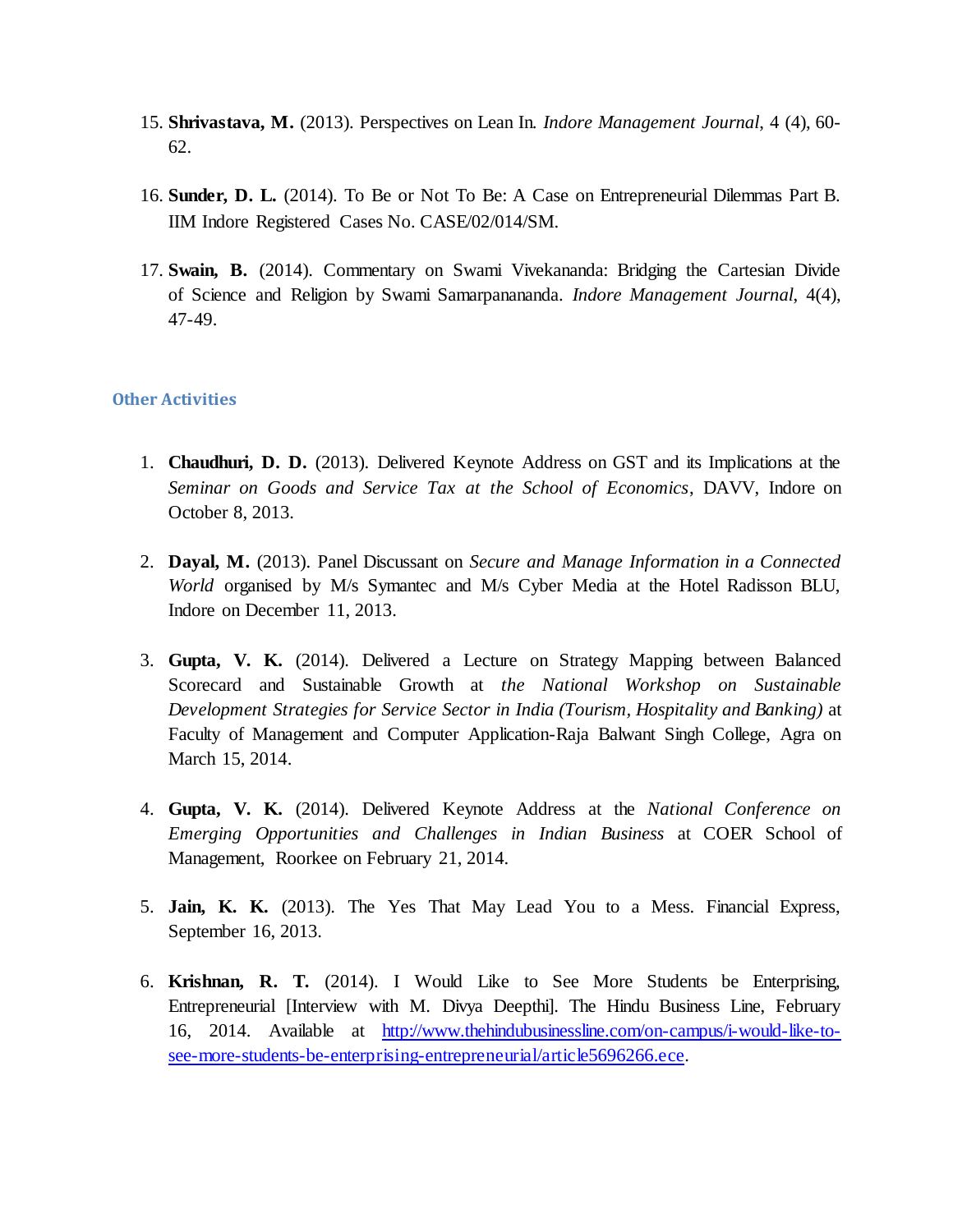- 7. **Krishnan, R. T.** (2014). Commentary on Made in India' no Longer Sounds Good .The Hindu Business Line, February 14, 2014. Available at [http://www.thehindubusinessline.com/opinion/made-in-india-no-longer-sounds](http://www.thehindubusinessline.com/opinion/made-in-india-no-longer-sounds-good/article5689913.ece?homepage=true)[good/article5689913.ece?homepage=true](http://www.thehindubusinessline.com/opinion/made-in-india-no-longer-sounds-good/article5689913.ece?homepage=true).
- 8. **Krishnan, R. T.** (2014). Delivered a Lecture at *the MART Conference on Innovations in Emerging Markets* on March 7, 2014.
- 9. **Krishnan, R. T.** (2014). Delivered a Lecture on *8 Steps to Innovation* at the Devi Ahilya Vishwavidyalaya, Indore on March 4, 2014.
- 10. **Krishnan, R. T.** (2014). Delivered a Lecture on the *8 th International Conference on Managing People, Processes and Environment for Global Prosperity* organised by Prestige Institute of Management & Research at Indore on January 31, 2014.
- 11. **Krishnan, R. T.** (2014). Delivered a talk on Can We Build IP-based Businesses from India at the *CII Knowledge Summit 2014* at Bangalore on February 22, 2014.
- 12. **Krishnan, R. T.** (2014). Delivered Keynote Address at the *Xerox Research Centre India* during XRCI Open 2014 on March 14, 2014.
- 13. **Kushal, S.** (2014). Conducted a Workshop on *Business Etiquette and Cross-Cultural Appreciation and Sensitisation* organised by the Malaviya National Institute of Technology at the Finishing School for Engineering Students, Jaipur on January 28, 2014.
- 14. **Mishra, S. K.** (2014). Conducted a Workshop on *Research Methodology in Management* at the School of Business, ITM University Gwalior on January 12, 2014.
- 15. **Parvez, A.** (2014). Acted as Programme Director of the Library & Information Professionals Summit-2014 on *From Brick to Click: Transforming Libraries into Social Spaces* organised by University of Delhi, UN Information Centre for India and Bhutan & SLA-Asian Chapter and Society for Library Professionals at the University of Delhi South Campus, New Delhi on February 7-8, 2014.
- 16. **Parvez, A.** (2014). Delivered a talk on EBSCO Discovery Service: IIM Indore *Experience* at a Programme organised by EBSCO Information Services India at the Trident, Mumbai on March 14, 2014.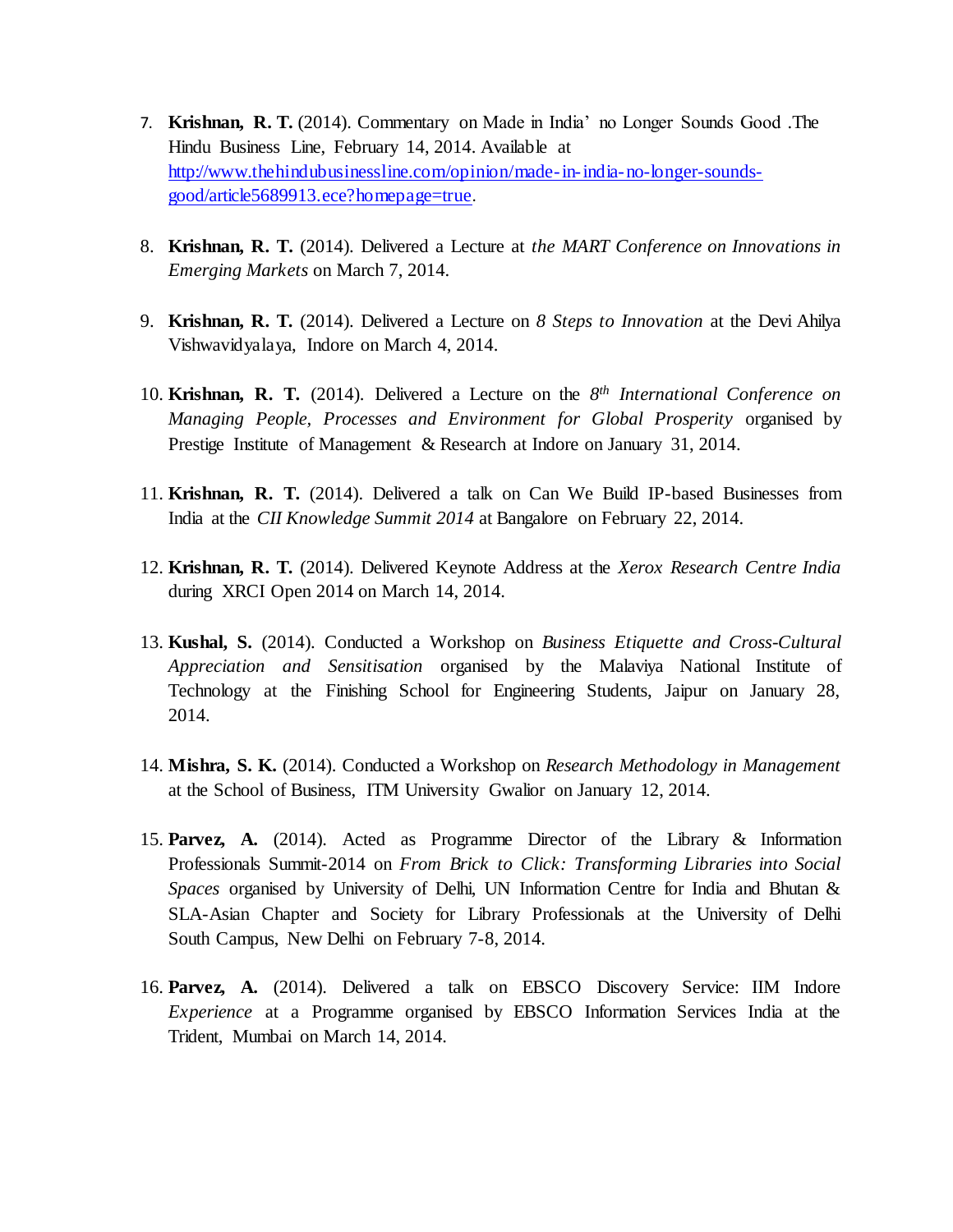- 17. **Parvez, A.** (2014).Discussant in a Debate on *Is Information and Communication Technology Making Libraries and Librarians Irrelevant* at the India International Centre (IIC), New Delhi on January 10, 2014.
- 18. **Parvez, A.** (2014). Discussant in a Panel on *The Role of Libraries in Learning & Research is Declining Fast: To Survive Libraries Must Transform into Social Cultural & Community Spaces* during the Library & Information Professionals Summit-2014 on the theme From Brick to Click: Transforming Libraries into Social Spaces organised by University of Delhi, UN Information Centre for India and Bhutan & SLA-Asian Chapter and Society for Library Professionals at the University of Delhi South Campus, New Delhi on February 7-8, 2014.
- 19. **Parvez, A.** (2013). Panel Discussant on Libraries of the Future during *the International Conference on Entrepreneurial Approaches to Librarianship* organised by the Entrepreneurship Development Institute of India, Ahmedabad during December 26-28, 2013.
- 20. **Salwan, P.** (2014). Chaired a Session on *Competitive, Saturday Theme: Creating an Innovative Environment at the Academy of International Business Southeast USA 2013 Annual Conference* organised by Georgia Institute of Technology held during October 24-27, 2013 at Atlanta, Georgia.
- 21. **Salwan, P.** (2013). Delivered Keynote Address on *Managing Geopolitical Opportunities and Risks at the ECGC-D&B Export Risk Management Conclave 2013-2014* at Indore on January 17, 2014.
- 22. **Selvaraj, P.** (2013). Chaired a Session on Decolonizing Knowledge: Postcolonial Critiques of Capitalism at the *73rd Academy of Management Conference* at Orlando, Florida on August 9-13, 2013.
- 23. **Singh, P. K**. (2014). Delivered a Lecture on *Value, Vision and Leadership* at Pt. Ravishankar Shukla University, Raipur on November 23, 2103.
- 24. **Singh, P. K.** (2014). Discussant on *Think Tanks in India-Role in Public Policy* organised by India Policy Foundation at Institute of Management Studies, Devi Ahilya Vishwavidyalaya, Indore on February 7, 2014.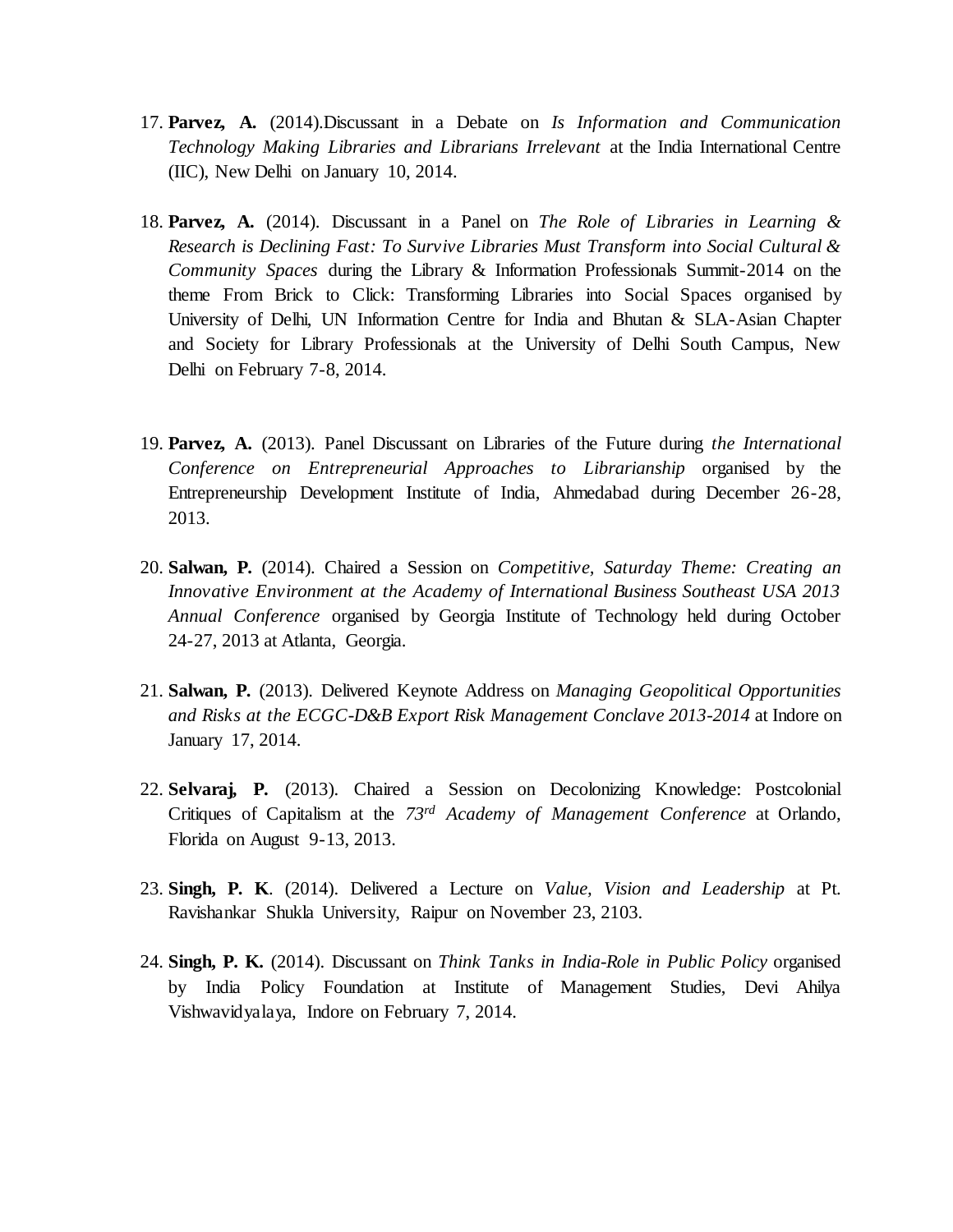- 25. **Singh, P. K.** (2014).Chaired a Session on *International Conference on Emerging Trends in Global Management Practices – An Interdisciplinary Approach* at the Symbiosis International University, Noida on March 7-8, 2014.
- 26. **Singh, P. K.** (2014). Delivered Keynote Address on HR Initiatives in Firms during Economic Slowdown at the *National Conference on Arresting Slowdown in Economy – Strategies for Turnaround* at GLA University, Mathura on February 22, 2014.
- 27. **Swain, B.** (2013). Chaired a Session on Beyond Borders: Limitations and Possibilities in *1 st Multidisciplinary Conference in Humanities and Social Sciences* at Indian Institute of Technology Indore on December 20-21, 2013.
- 28. **Swain, B**. (2013). Discussant in a Session on Looking Beyond Profits in *PAN-IIM World Management Conference on Emerging Issues in Management* organized by Indian Institute of Management Calcutta at Goa on May 30-June 1, 2013.
- 29. **Venkatesh, B.** (2014). Chaired a Session on *National Conference on Media and Globalization* organised by Department of Mass Media, K.C. College, Mumbai at Mumbai on February 20-21, 2014.

# **Research and Publications: FPM Participants**

#### **Book**

1. **Sinha, A.** (2013). *R. E. Call*. India: Partridge India, ISBN: 9781482814378.

#### **Book Chapters**

- 1. **Sinha, A.** and Mehta, A. (2013). Useful Life of Asset: An Optimization Model. In R. P. Pradhan [Eds.]. An Application on Computational and Financial Econometrics, (pp. 1- 15), Delhi: Bloomsbury, ISBN: 978-93-82951-36-0.
- 2. **Kompella, L.** (2013), Advancement of Decision-Making in Agile Projects using Logistic Regression Analysis .In 2013 IEEE 8th International Conference on Global Software Engineering Workshops ICGSEW ( pp. 11-17). IEEE, ISBN: 9781479912186.

**Articles/Research Papers Published in National/International Journals**

1. **Sinha, A**. (2013). Utility to Expected Utility: Glimpses of History. *Asian Economic Review*, 55(1), 153-168.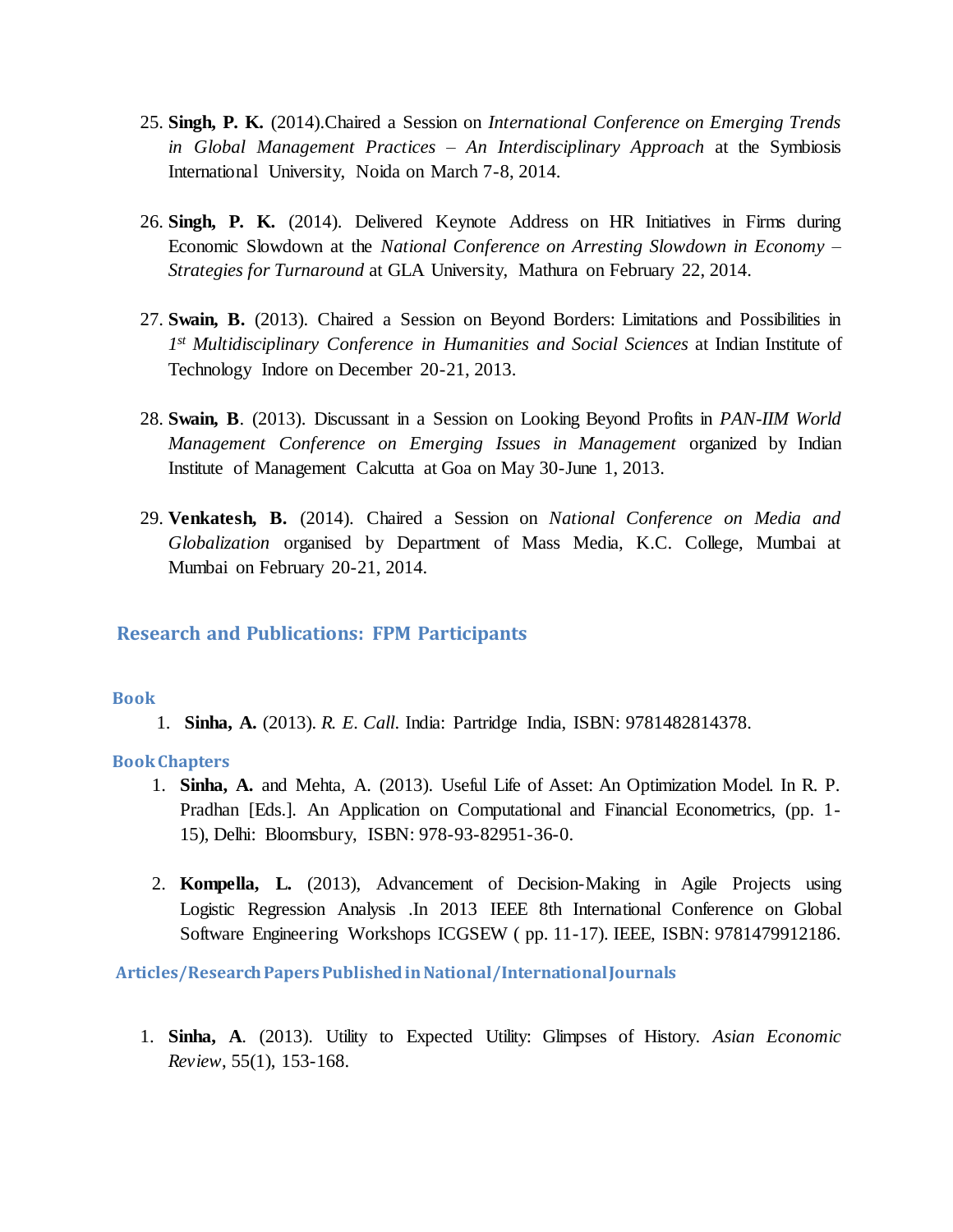- 2. **Sinha, R. K.** (2013). Cost Effectiveness Analysis of Health Care Intervention: The Emerging Role of CMAs. *The Management Accountant*, 49(9), 1038-1043.
- 3. **Sehgal, P.** (2013). Examining Efforts to Develop Achievement Motivation for Boosting Entrepreneurial Propensity of Secondary School Children. *Dias Times*, 12 (4),8-13.
- 4. **Sinha, R. K.** and Chatterjee, K. (2014). Assessing Impact of India's National Health Insurance Scheme (RSBY): Is There Any Evidence of Increased Health Care Utilisation?. *International Journal of Humanities and Social Science*. 4(5), 223-232.
- 5. Batura, N. Anni-Maria Pulkki-Branstrom, Agrawal,P., Bagra,A., Haghparast- Bidgoli,H., Bozzani, F., Colbourn,T. , Greco, G., Hossain,T., **Sinha,R.,** Thapa, B. and Skordis-Worrall, J.(2014). Collecting and Analysing Cost Data for Complex Public Health Trials: Reflections on Practice. *Global Health Action 2014*, 7:23257, [http://dx.doi.org/10.3402/gha.v7.23257.](http://dx.doi.org/10.3402/gha.v7.23257)
- 6. **Sinha, R. K.** (2014) Accessibility and Affordability of Drugs Under Trips: Ways To Address Public Health Concerns In Developing Nations. *European Academic Research*, 1(10), 3713-3730.
- 7. **Sinha, R. K**. (2013).Publicly Finance Health Insurance: A Panacea for Universal Health Insurance in Resource Poor Countries. *European Academic Research*, 1(9), 2781-2801.
- 8. **Sinha, R. K**. (2013).A Critical Assessment of Indian National Health Insurance Scheme: Rashtriya Swasthya Bima Yojna (RSBY). *European Academic Research*, 1(8), 2299- 2325.
- 9. **Chakraborti, S.** (2014).A Comparative Study of Performances of Various Classification Algorithms for Predicting Salary Classes of Employees. *International Journal of Computer Science and Information Technologies*, 5(2), 1964-1972.
- 10. Sriranga V. and **Gupta, V. K**. (2014). Intellectual Capital and Performance of Pharmaceutical Firms in India. *Journal of Intellectual Capital*, 15(1), 83-99.

**Conference Paper Presented/Published** 

1. **Majumdar, B.** (2013). Are Employee Champions Doing a Good Job? A Study on Trade Union, HR and the Young Professional. Presented at the *5 th International Conference on Excellence in Research and Education (CERE)* held during May 9-12, 2013 at Indian Institute of Management Indore.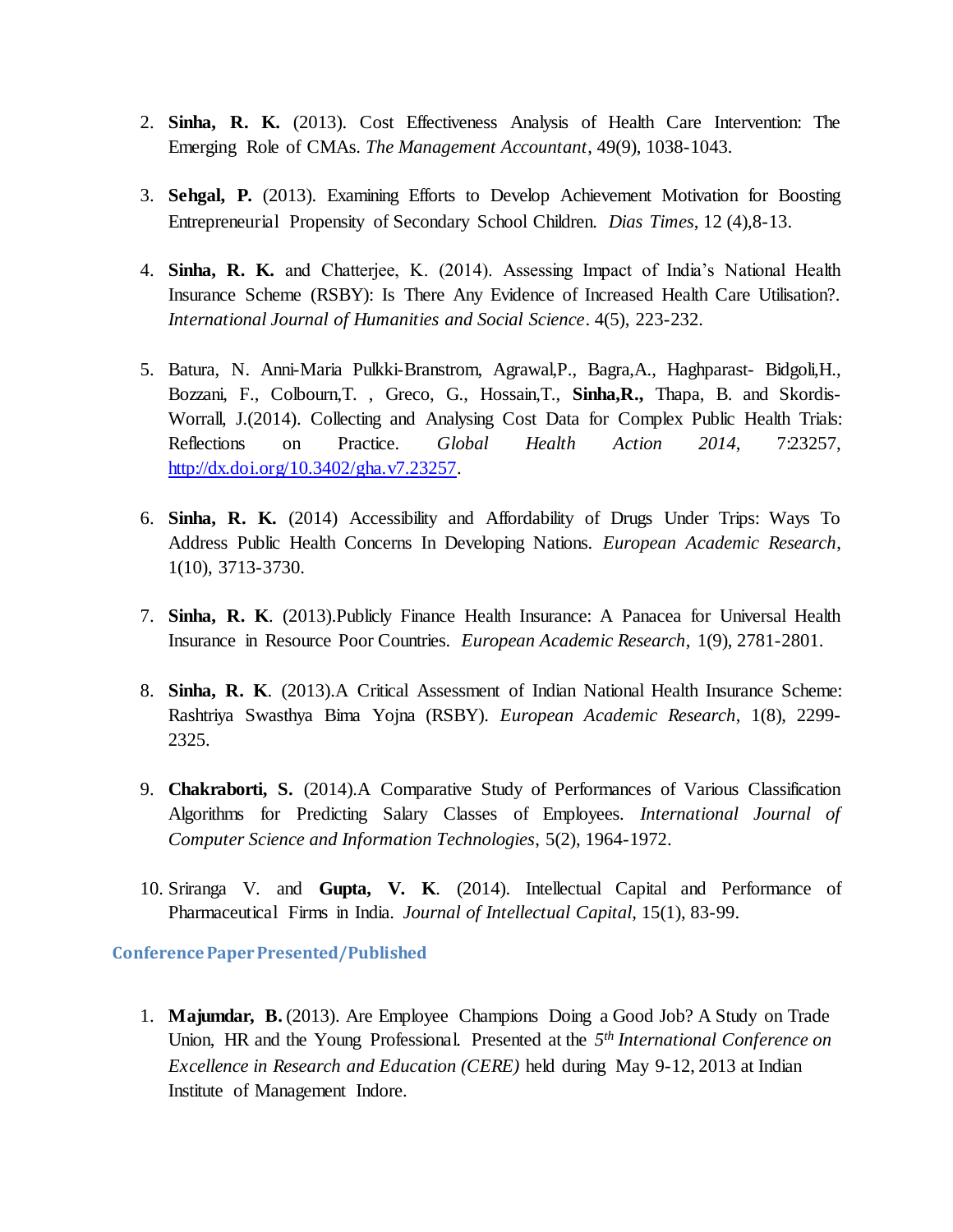- 2. **Majumdar, B.** (2013). Combating work alienation: The Role of Intrinsic Motivation and Hardiness. Presented at the 7<sup>th</sup> Doctoral Colloquium held during December 9-11, 2013 at Indian Institute of Management Ahmedabad.
- 3. **Majumdar, B**. (2013). Gender Effects on Emergent Leadership in Groups: A Study on Business Administration Atudents. Presented at the *23rd Annual Convention of the* National Academy of Psychology (NAOP) held during 13-15, 2013 at National Institute of Technology Rourkela.
- 4. **Sinha, A.** and Mehta, A. (2013). Finance and Accounting Lab: Visualization of a Dream. Poster Session Presented at the *3 rd Indian Academy of Management biennial conference (IAM 2013)* held during 12-14, 2013 at Indian Institute of Management Ahmadabad.
- 5. **Sinha, A.** (2013). Encountering Environmental Degradation at Various Stages of Economic Development: A Case of India. Presented at the *7 th Doctoral Colloquium* held during December 9-11, 2013 at Indian Institute of Management Ahmedabad.
- 6. **Sinha, A.** (2013). In Search of EKC for Indian States. Presented at the *13th Consortium of Students in Management Research* held during November 15-16, 2013 at Indian Institute of Science Bangalore.
- 7. **Sinha, A.** and Mehta, A. (2013). Export Price Optimization: A Conceptual Modeling for Service Industry. Presented at National Conference on Trade in Services in India and Inclusive Growth Paradigm: Emerging Opportunities and Future Challenges held during August 22-23, 2013 at Indian Institute of Foreign Trade Delhi.
- 8. **Sharma R.** (2013).Explanations in Recommender Systems: A Review. Presented at *International Analytics Conference* held during December 11-13, 2013 at Indian Institute of Management Bangalore.
- 9. Sharma, R. and **Mishra, R.** (2013). A Framework for Continuous Assessment of IT Investment on Business Processes. Presented at *11th International AIMS Conference on Management* held during December 21-24, 2013 at Institute of Management Technology Ghaziabad.

**Management Case/Case Analysis/Case Commentaries**